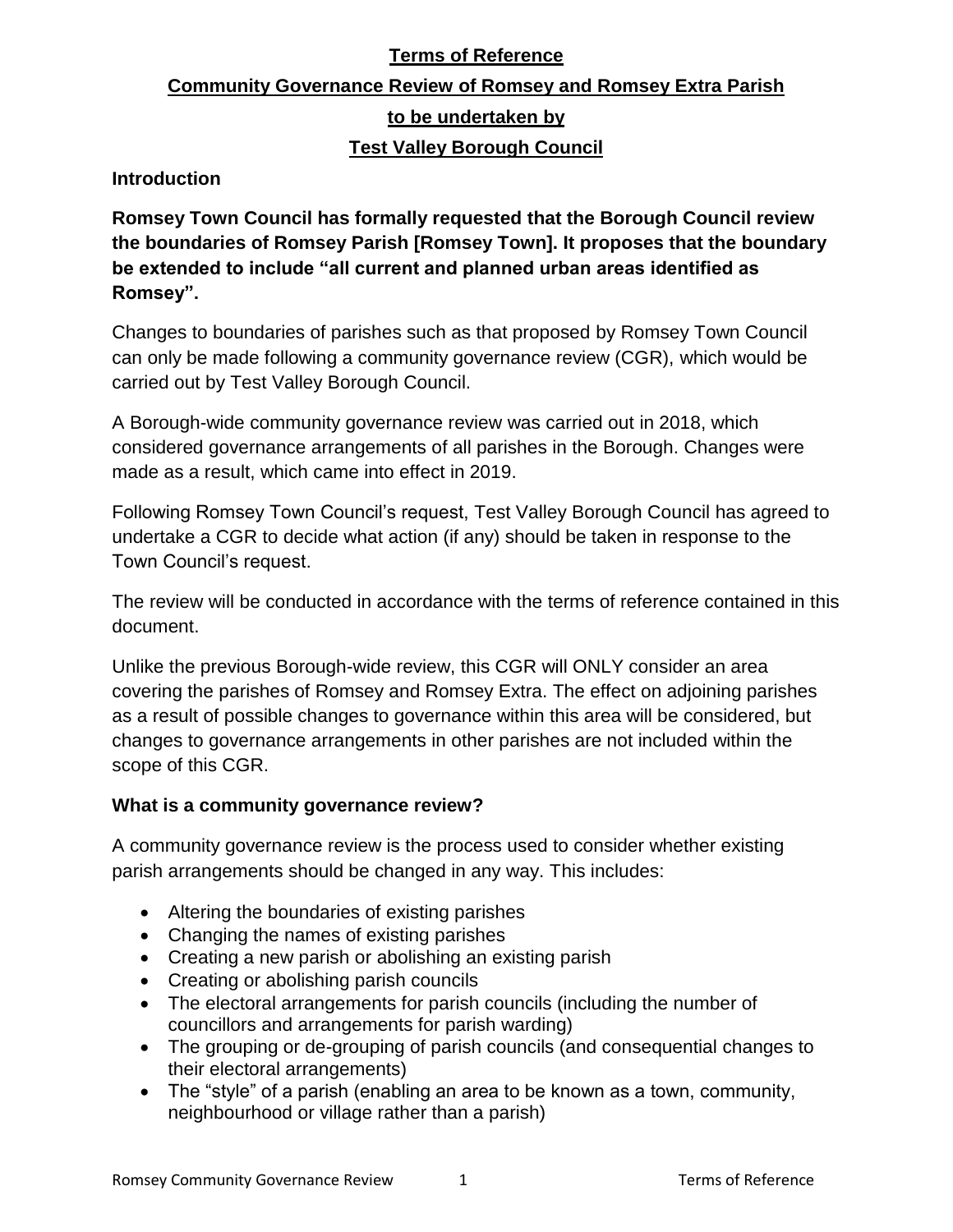#### **Who is carrying out the review?**

Test Valley Borough Council is statutorily responsible for carrying out the review. The conduct of the review will be overseen by the Council's Community Governance Review Members Group, which includes councillors from the three political groups. Formal decisions on the recommendations arising from the review will be made by the full Council.

#### **What is the area under review?**

The proposal from Romsey Town Council which has led to this CGR is to extend the boundaries of Romsey Town. Romsey Town is entirely surrounded by Romsey Extra parish, and therefore the area within the scope of the review has been set as the area covered by two parishes of Romsey Town and Romsey Extra Parishes.

Romsey Town Council has clarified that it is seeking to extend its boundaries so that the Romsey Town covers the same area as the three Test Valley Borough Council Romsey Wards (Abbey, Cupernham and Tadburn).

Possible options for governance arrangements will be set out on the Council's website [\(www.testvalley.gov.uk/cgr\)](http://www.testvalley.gov.uk/cgr) to assist those who wish to respond and participate in the CGR. Representations will be welcomed from adjacent parishes who might be affected if one of these options were to be implemented.

Although the area under review is limited to Romsey and Romsey Extra parishes, anyone (regardless of where they live or work) can submit representations on the review. Representations are **NOT** limited to those who live or work in these two parishes.

#### **Why is the Council carrying out a community governance review?**

The 2018 CGR made various changes to parish governance arrangements, but in respect of Romsey/Romsey Extra, broadly no changes were made.

Since then, Romsey Town and Romsey Extra Parish Councils have begun working jointly on various matters such as planning. Romsey Town Council has also been looking again at the boundary question, and has now formally resolved to seek a change.

The Council considers that it is appropriate to carry out a CGR to look at the parish boundaries and governance arrangements in this area in the light of Romsey Town's request.

In agreeing to carry out a CGR, the Borough Council is not pre-judging the outcome of the CGR. No decisions have yet been made by the Council as to whether the boundary changes proposed by Romsey Town Council should be implemented. The CGR process will consider whether any changes are appropriate, and if so, what changes should be made. Boundaries and governance arrangements will only be altered at the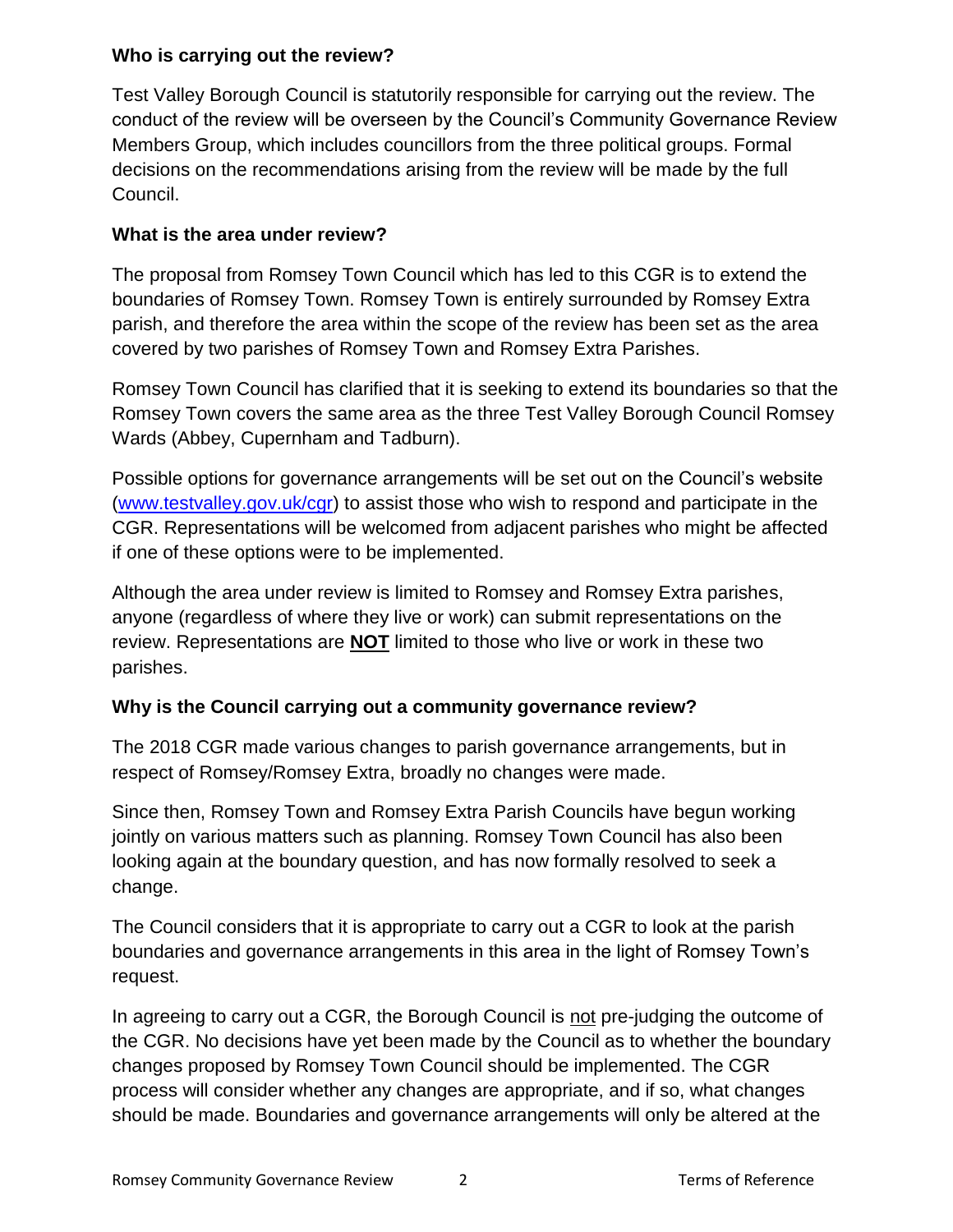end of the CGR, including the consultation process as set out below, and decisions on the outcome will take into account all representations received.

### **What are the rules which apply to a community governance review?**

The aim of this review is to ensure that the arrangements for community governance within the CGR area:-

- **reflect 'the identities and interests of the community in the area; and**
- **are 'effective and convenient'.**

Provisions in the Local Government and Public Involvement in Health Act 2007 set out the process for carrying out community governance reviews, and include the above requirements.

In addition, the review will have regard to the "Guidance on Community Governance Reviews" issued by the Secretary of State for Communities and Local Government and the Local Government Boundary Commission for England. This advises that a CGR should take into account a number of influential factors, including the impact of community governance arrangements on community cohesion and the size, population and boundaries of a local community or parish.

# **What is the present structure of parishes and their electoral arrangements in the review area?**

The review area comprises two parishes, Romsey Town (centred on Romsey itself) and Romsey Extra (which completely encircles Romsey Town). Romsey Town has fifteen councillors, and Romsey Extra has seven. Elections are held every four years, the next being due in 2023. More information on the current parish arrangements, including maps, is available at [www.testvalley.gov.uk/cgr.](http://www.testvalley.gov.uk/cgr)

## **How will the review work?**

Two phases of consultations on parish arrangements in Romsey/Romsey Extra parishes will be carried out during the CGR. The first phase of consultation will set out the current arrangements and Romsey Town Council's request. As Romsey Town's proposal does not cover the whole of Romsey Extra parish, it will also show possible options for the remainder of Romsey Extra (if the proposal were to be accepted), as well as setting out other options that could be chosen for the area. Comments on the proposal and the various options, as alternative proposals, will be invited. All responses received during this period of consultation will be used to draw up draft recommendations, setting out the changes (if any) to the existing parish arrangements in the area which are considered appropriate.

The Borough Council will then hold a second phase of consultation on these draft recommendations, during which time the public and interested parties will be able to comment on them and propose alternatives.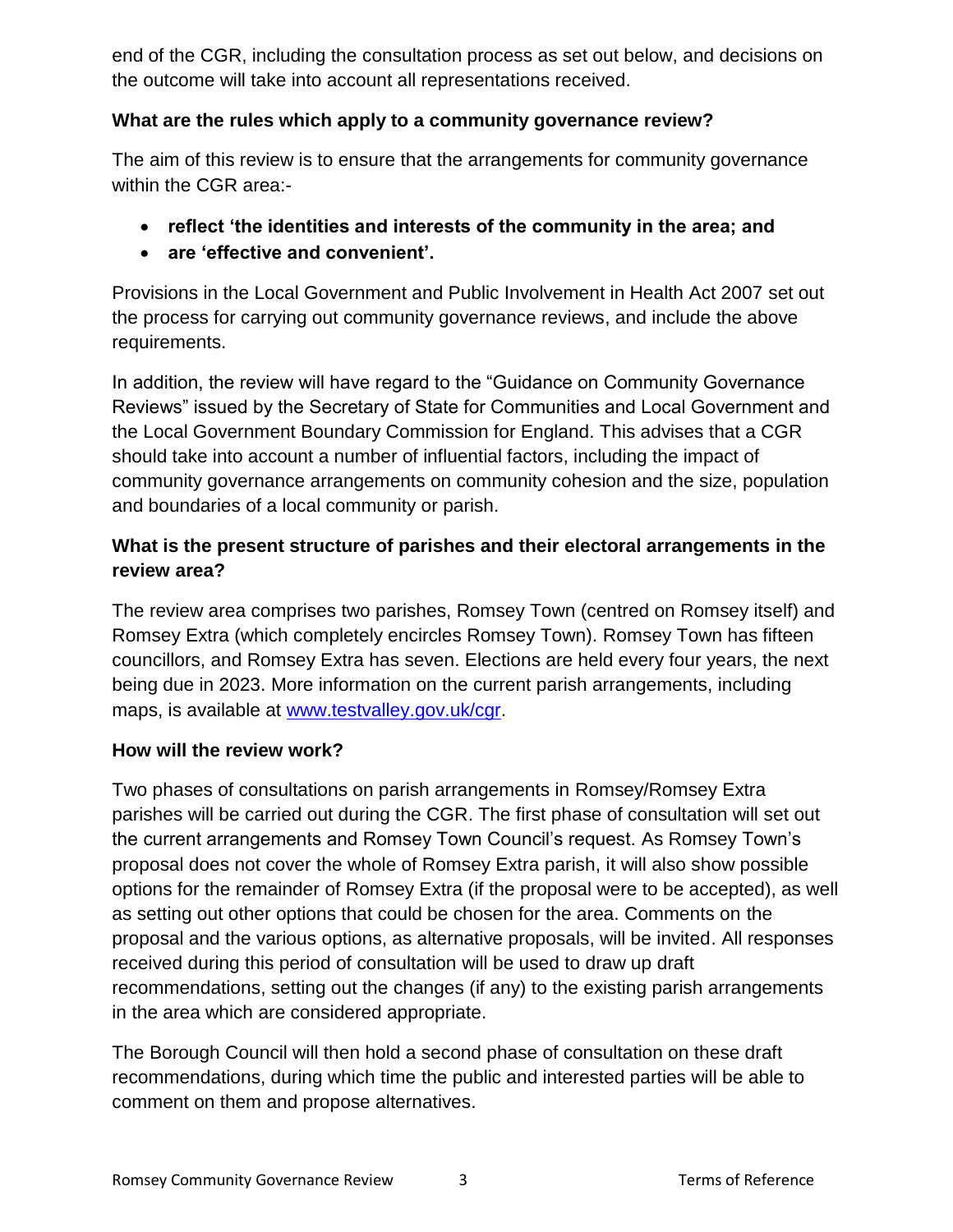The first period of consultation will begin on 12 November 2021 and will run for 11 weeks.

Following the close of the first period of consultation, the draft set of recommendations will be published on 8 April 2022

These draft recommendations will then be the subject of a second period of consultation, which will run for 8 weeks from the date of publication.

Following the end of the second period of consultation, all comments received will be considered against the draft recommendations. The final set of recommendations will then be submitted to full Council in September 2022.

If changes are made following the CGR process, it is intended that these will be implemented in time for the May 2023 elections.

Any changes will be implemented by a Reorganisation of Community Governance Order made by the Council. Such an Order may cover "consequential matters" required to give effect to the Order, such as the transfer of property or other assets, the setting of precepts for new parishes, and staffing matters.

Depending on the outcome of the CGR, the consent of the Local Government Boundary Commission for England may be required, if changes to the electoral arrangements of parish councils are proposed.

### **Role of Parish Councils in Community Governance Review**

As the two parish councils within the review area, Romsey Town Council (who has made the request which led to the CGR) and Romsey Extra Parish Council are primarily involved in the review. However, those parishes adjacent to the review area may also be affected, as some options for change could include transferring a part of one parish within the review area to another outside the review area. The Borough Council will specifically consult all such potentially affected parishes as part of the CGR.

## **If Parish boundaries are to be altered, is the agreement of the Parish Council needed?**

In addition, the Borough Council would expect Romsey Town Council to enter into dialogue with parish councils affected by its proposal. The Borough Council's strong preference is to seek to achieve an outcome that is acceptable to all parish councils involved.

#### **What matters will the review focus on?**

The final recommendations made at the end of the review will seek to ensure that community governance in the area of the CGR :

Reflects the identities and interests of the community in that area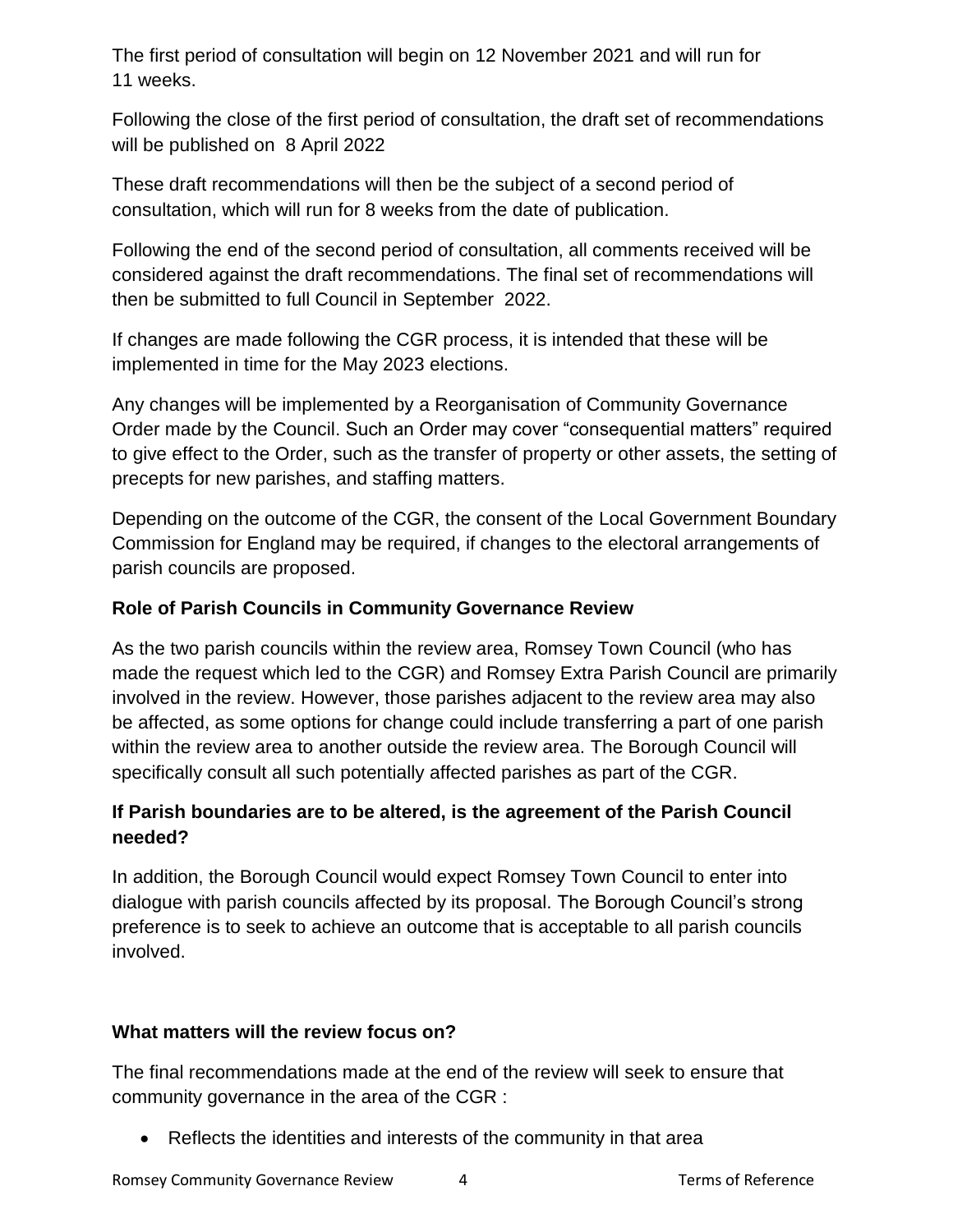• Is effective and convenient

When responding to the consultation on parish arrangements, you should ensure that your proposal takes account of these two criteria.

The Council also has to take into account other arrangements for community representation or engagement in the area.

In considering the electoral arrangements of the parishes in its area, the Council is required to consider any change in the number or distribution of electors which is likely to occur in the period of five years beginning with the day the review starts. In order to support those who wish to make a proposal, we will provide information on current parish arrangements (including maps), as well as current and projected future electorate figures for parishes potentially affected by the CGR. These will be available at [www.testvalley.gov.uk/cgr.](http://www.testvalley.gov.uk/cgr)

#### **Who will the Council consult?**

The Council is required to consult with local government electors living in the CGR area, as well as any other individuals and organisations (including local authorities such as parish councils) who "appear to have an interest in the review".

The Council must take into account all representations that it receives during the review's periods of consultation, and will make all representations available for public viewing.

## **How will consultation take place?**

Test Valley Borough Council will write to Hampshire County Council, all parish councils within and adjoining the CGR area, and identified umbrella organisations (including the Test Valley Association of Town and Parish Councils, Hampshire Association of Local Councils, and Test Valley Community Services) before the start of the first period of consultation, inviting them to submit their views.

The CGR will also be publicised on the Council's website, through internal communication channels and on social media platforms to engage with residents, community groups and other stakeholders. The Council will also liaise with local media, to inform and involve as broad an audience as possible.

## **What will happen to assets owned by the parish councils?**

Legislation covers property and other assets owned by parish councils affected by a reorganisation following a CGR. In addition, the order which brings the changes into force can also make provision, if the parish councils are unable to agree who should hold such assets after the reorganisation.

#### **Provisional timetable for the review**